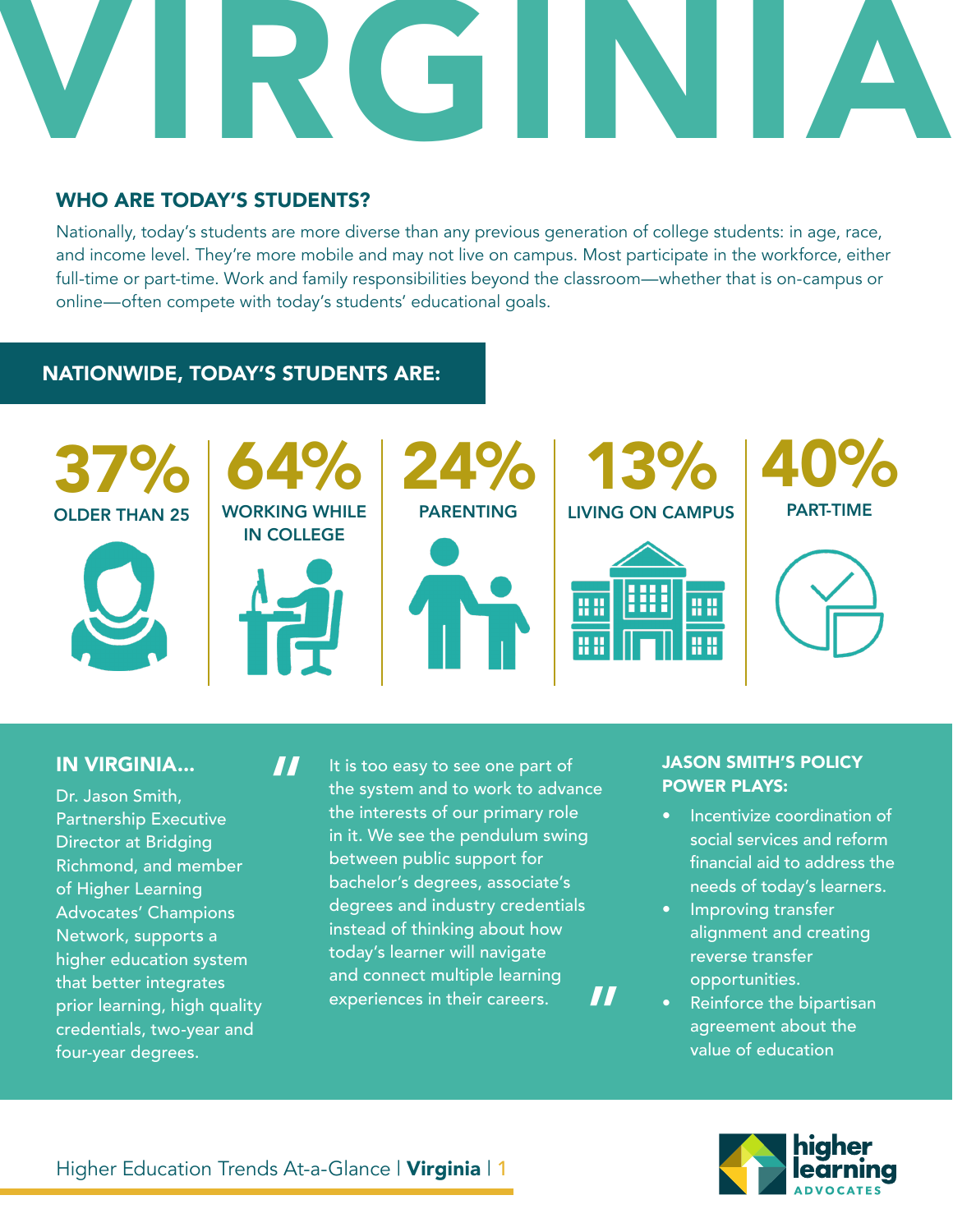

To better understand how Virginia compares to the national higher education landscape, look to the data below detailing trends in enrollment, federal student aid, tuition and fees, earnings, and attainment comparing national and state level data.



### FEDERAL STUDENT AID



of Virginia's college students and **24.9%** their families take out federal student loans,<sup>1</sup> compared to 65%

70% nationwide. 2

*1 Includes Direct Subsidized Loan, Direct Unsubsidized Loans, Parent PLUS, Grad PLUS, and Perkins Loan.* 

*2 https://www.cnbc.com/2017/07/03/this-is-the-agemost-americans-pay-off-their-student-loans.html*



Direct Loan Subsidized

- 
- Direct Loan Unsubsidized Graduate
- Parent PLUS
- Grad PLUS
- Pell Grant
- Federal Supplemental Education Opportunity Grant (FSEOG)
- Federal Work Study
- **Perkins Loan**

*Source: Federal Student Aid Data Center. Direct Loan Program. AY 2016-2017 Quarter 4, Award Year Summary. https://studentaid.ed.gov/sa/about/datacenter/student/title-iv*

*Source: Federal Student Aid Data Center. Grant Volume. AY 2016-2017 Quarter 4, Award Summary. https://studentaid.ed.gov/sa/about/data-center/ student/title-iv*

*Source: Federal Student Aid Data Center. Campus-Based Program. AY 2016-2017. https://studentaid. ed.gov/sa/about/data-center/student/title-iv*

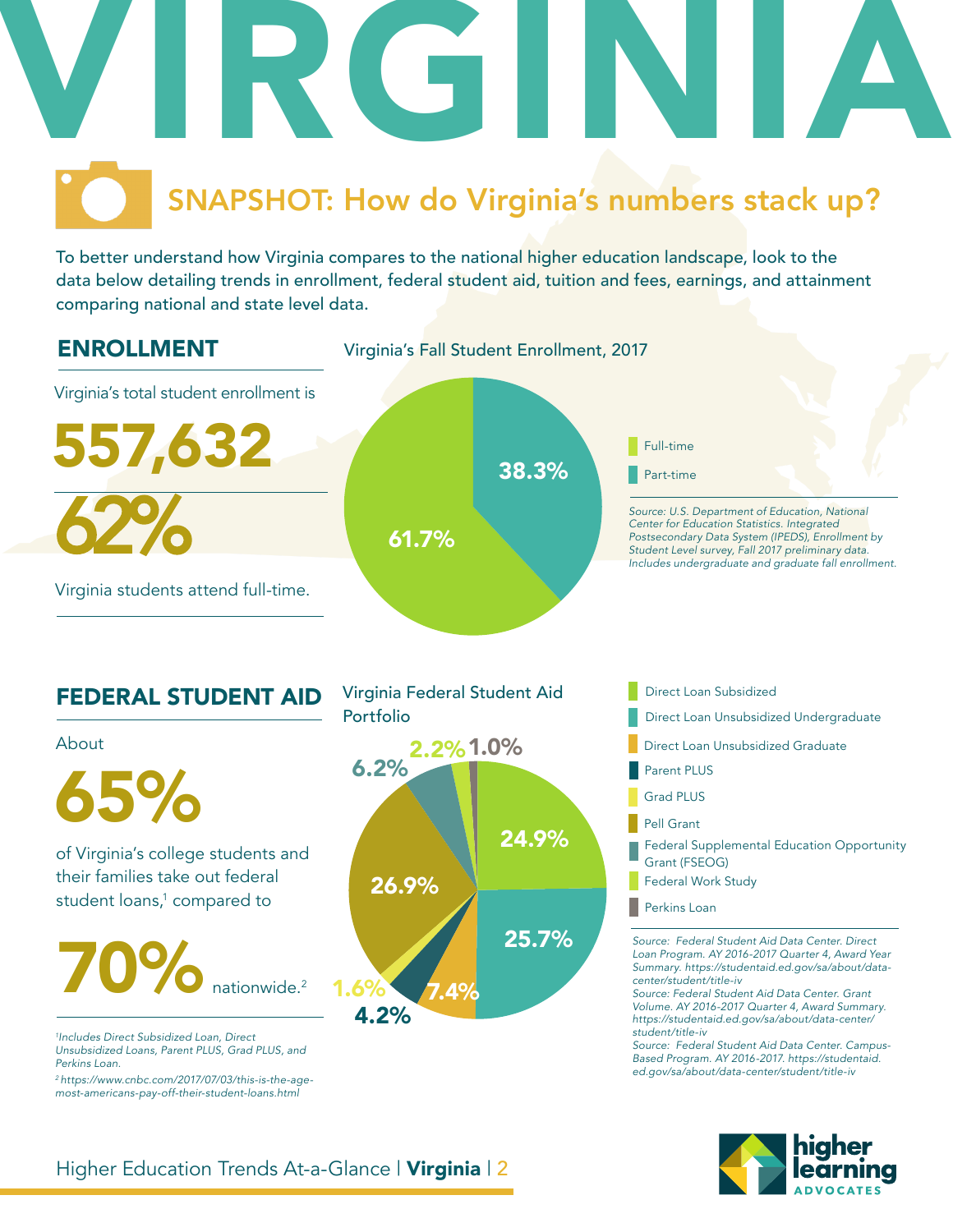## VIRGINIA SNAPSHOT: How do Virginia's numbers stack up?

### TUITION & FEES

Virginia's institutions of higher education tuition & fees are higher than the national average for students attending public two-year and public four-year institutions.

*Source: College Board. Trends in College Pricing 2017. Figure 5 and 6. https://trends.collegeboard.* org/sites/default/files/2017-trends-in-college*pricing\_1.pdf*

*Source: College Board. Average Published Undergraduate Charges by Sector and by Carnegie*  Classification, 2017-18. https://trends.collegeboard. org/college-pricing/figures-tables/average*published-undergraduate-charges-sector-2017-18*



ATTAINMENT

In 2016-2017, Virginia students obtained postsecondary degrees or credentials relatively on par with rest of the nation.

*Source: U.S. Department of Education, National Center for Education Statistics. Integrated Postsecondary Education Data System (IPEDS), Completions Survey by Gender, 2015-2016 academic year.* 

*Source: U.S. Department of Education, National Center for Education Statistics, Higher Education General Information Survey (HEGIS), "Degrees and Other Formal Awards Conferred" surveys, 1970-71 through 1985-86; Integrated Postsecondary Education Data System (IPEDS), "Completions Survey" (IPEDS-C:87-99); and IPEDS Fall 2000 through Fall 2016, Completions component. https:// nces.ed.gov/programs/digest/d17/tables/dt17\_318.40.asp*

### Percentage of Degrees & Certificates Awarded | 2016-2017



*4 http://strongernation.luminafoundation.org/ report/2018/#nation*

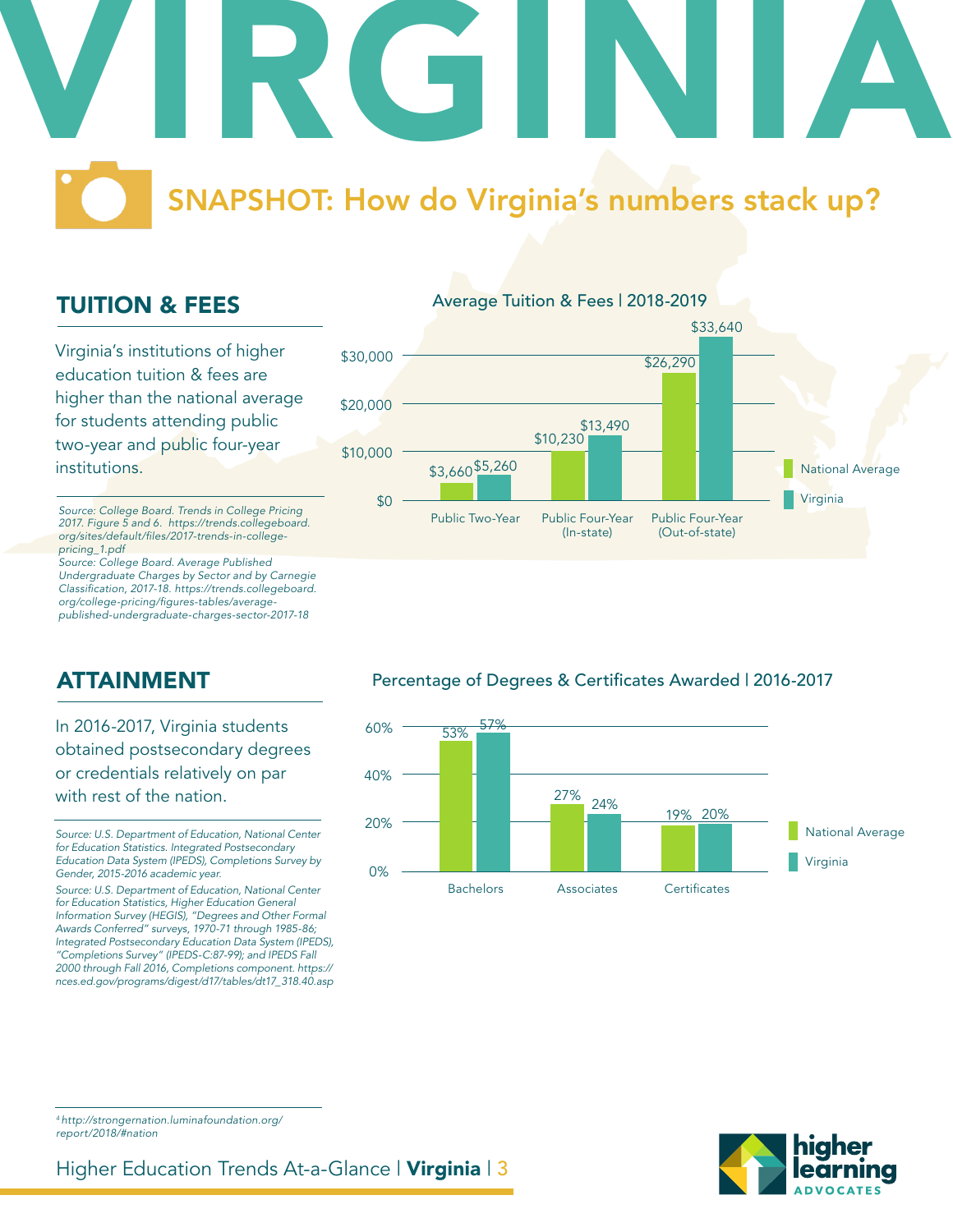## VIRGINIA SNAPSHOT: How do Virginia's numbers stack up?

### ATTAINMENT *continued*

Virginia Education Levels for Residents Ages 25-64

As of February 2019, about

 $17.0\%$ 

 of Virginia residents ages 25-64 have obtained a certificate or postsecondary degree.

NATIONALLY,

47.6%

of Americans ages 25-64 have obtained a certificate or postsecondary degree.3





### Percentage of Virginia Residents Ages 25-64 with at least an



*Source: Lumina Foundation. A Stronger Nation. February 26, 2019. http://strongernation. luminafoundation.org/report/2019/#state/VA*



<sup>3</sup>*http://strongernation.luminafoundation.org/ report/2019/#state/VA*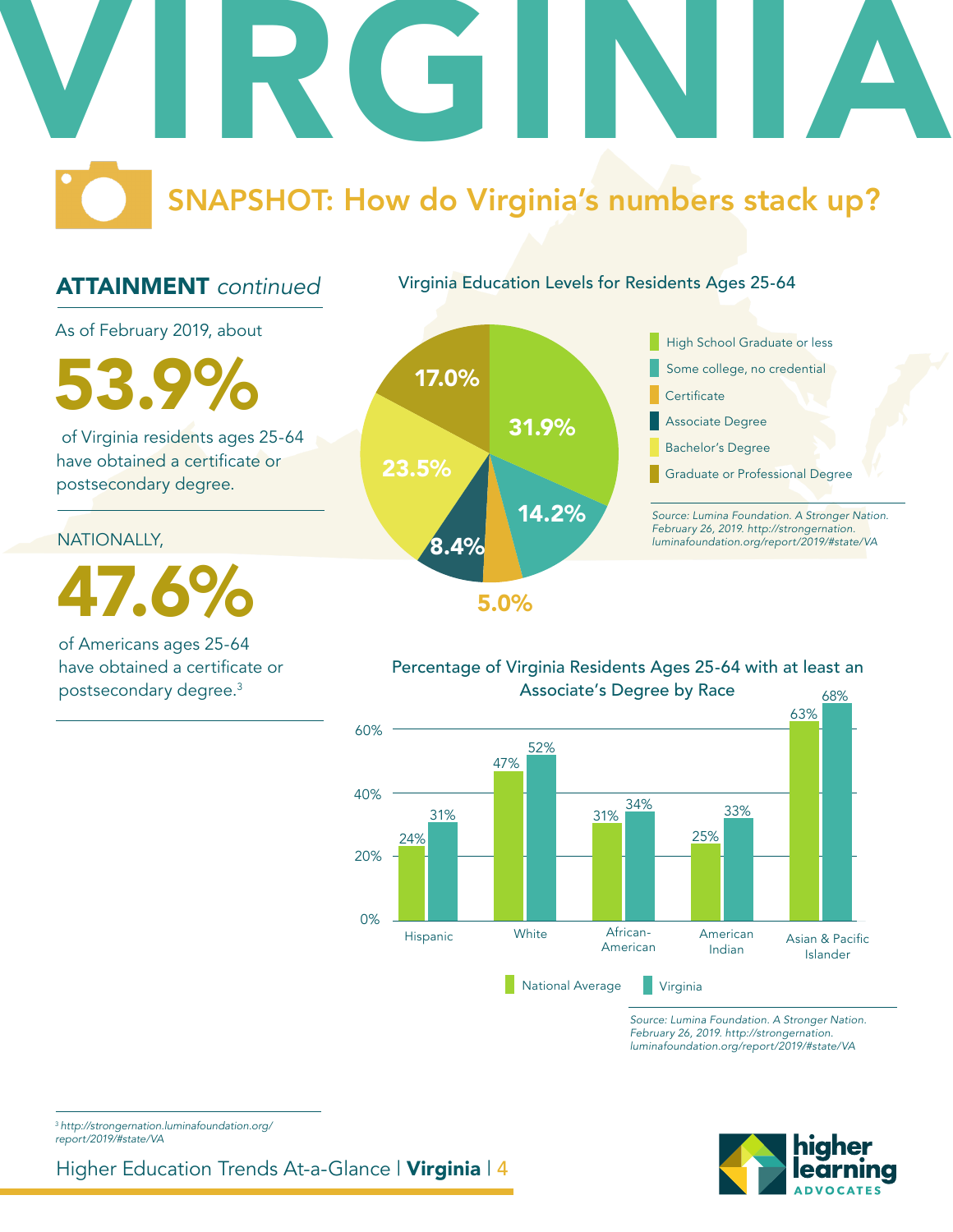### VIRGINIA SNAPSHOT: How do Virginia's numbers stack up?

### EARNINGS AND EMPLOYMENT

Americans who earn a postsecondary degree or credential have higher earnings potential.

*Source: Georgetown University Center for Education*  and Workforce. Certificates: Gateway to Gainful *Employment and College Degrees. https://cew.* georgetown.edu/cew-reports/certificates/

Virginia workers with higher levels of postsecondary attainment have more earning power than their peers with less than a bachelor's degree. The median earnings of Virginia residents is above the national average for high school graduates and residents with postsecondary degrees.

*Source: U.S. Census Bureau, Earnings in the Past 12 Months, 2012-2016 American Community Survey 5-Year Estimates.* https://factfinder.census.gov/faces/tableservices/ *jsf/pages/productview.xhtml?pid=ACS\_09\_5YR\_*

*S1501&prodType=table*

### The majority of jobs nationwide in 2020 will require education beyond high school.

*Source: Anthony P. Carnevale, Nicole Smith, and Jeff Strohl. Georgetown Center for Education and Workforce. Recovery: Job Growth and Education Requirements through 2020. June 26, 2013. https://cew.georgetown.edu/cew-reports/ recovery-job-growth-and-education-requirementsthrough-2020/*

### National Average Earnings of U.S. Workers By Educational Attainment



#### Median Earnings by Educational Attainment for Virginia Residents Aged 25 and Over



### Percentage of Jobs that will Require Postsecondary Education by 2020